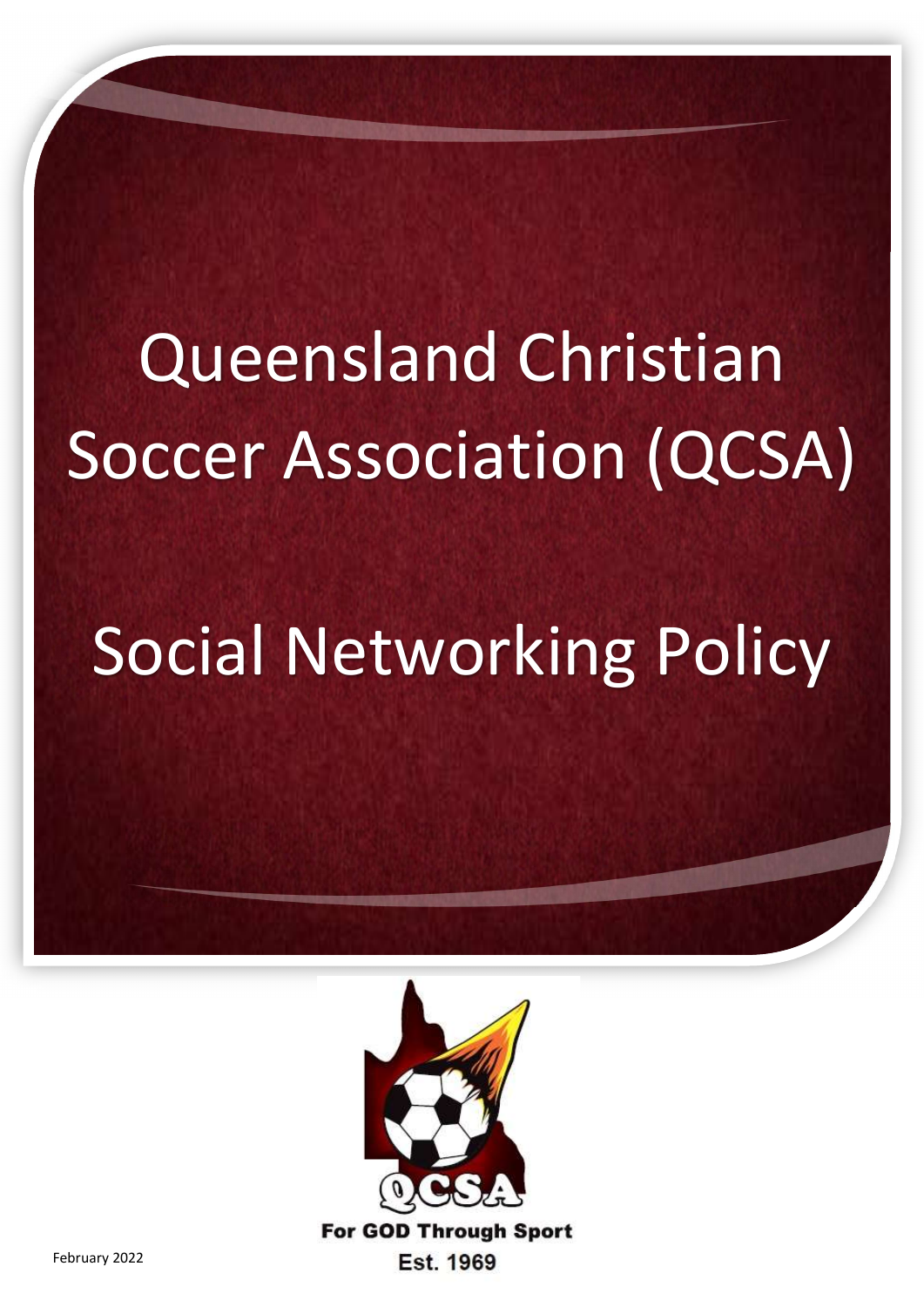

The Queensland Christian Soccer Association Inc. (QCSA) understands that some member clubs and their families, friends, players and parents may participate in social networking sites (e.g. Facebook, MySpace, Twitter, YouTube, LinkedIn) ,chat rooms and create and maintain personal websites, including blogs. QCSA respects the rights of all persons associated within our membership with regards to online social networking and personal Internet use, however, your online presence can affect QCSA when your words, images, posts, and comments can be attributed to our Association. As a parent/carer, player, team member, volunteer or club associate, everyone should be mindful of using electronic media, even on your own personal time, responsibly and respectfully to others.

Online comments and postings may impact the QCSA, Member Clubs and/or affiliated Associations (ie: QCSRA, SCCSA). QCSA has adopted the following guidelines that all Member Clubs and their members, volunteers, parents, players and other associated parties must observe when participating in social networking sites and/or engaging in other forms of Internet use that could be linked to the Association, member clubs or affiliates.

It shall be considered a breach of acceptable policy for any person to post on any public or private website or other forum, including but not limited to discussion lists, newsgroups, list serves, blogs, information sharing sites, social media sites, social or business networking sites such as LinkedIn, Facebook, or MySpace, chat rooms, telephone based group communications such as Twitter, or any other electronic or print communication format, any of the following:

(1) Anything that may harm the goodwill or reputation of the QCSA or any disparaging information about the QCSA.

(2) Any disparaging, discriminatory or harassing information concerning any Member Club, player, parent, volunteer, family member or any other person associated with QCSA including affiliates. The Queensland Christian Soccer Association Inc.'s policies prohibiting harassment apply online as well as offline.

(3) Any confidential information, trade secrets, or intellectual property of QCSA obtained during your time with our association. This includes information relating to finances, research, development, marketing, member clubs, operational methods, plans and policies.

(4) Any private information relating to a member club or any player, parent, volunteer, family member or other person associated with QCSA and affiliates.

This policy applies regardless of where or when things are posted and includes any communicative information seen online. QCSA reserves the right to monitor and access any information or data that is created or stored by mediums used by the QCSA as agreed to by the management from time to time. All technology, equipment or electronic systems, including without limitation, e-mails, internet usage, hard drives and other stored, transmitted or received information is included in this policy.

No person should have any expectation of privacy in any information or data:

- (i) placed on any QCSA computer or computer-related system or
- (ii) viewed, created, sent, received or stored on any QCSA computer or computer-related system, including, without limitation, electronic communications, emails or internet usage.

Member Clubs have a responsibility to ensure that all their members, volunteers, parents, players and other associated parties are aware of the QCSA Social Media Policy and in its basic form, ensure that it is followed where possible.